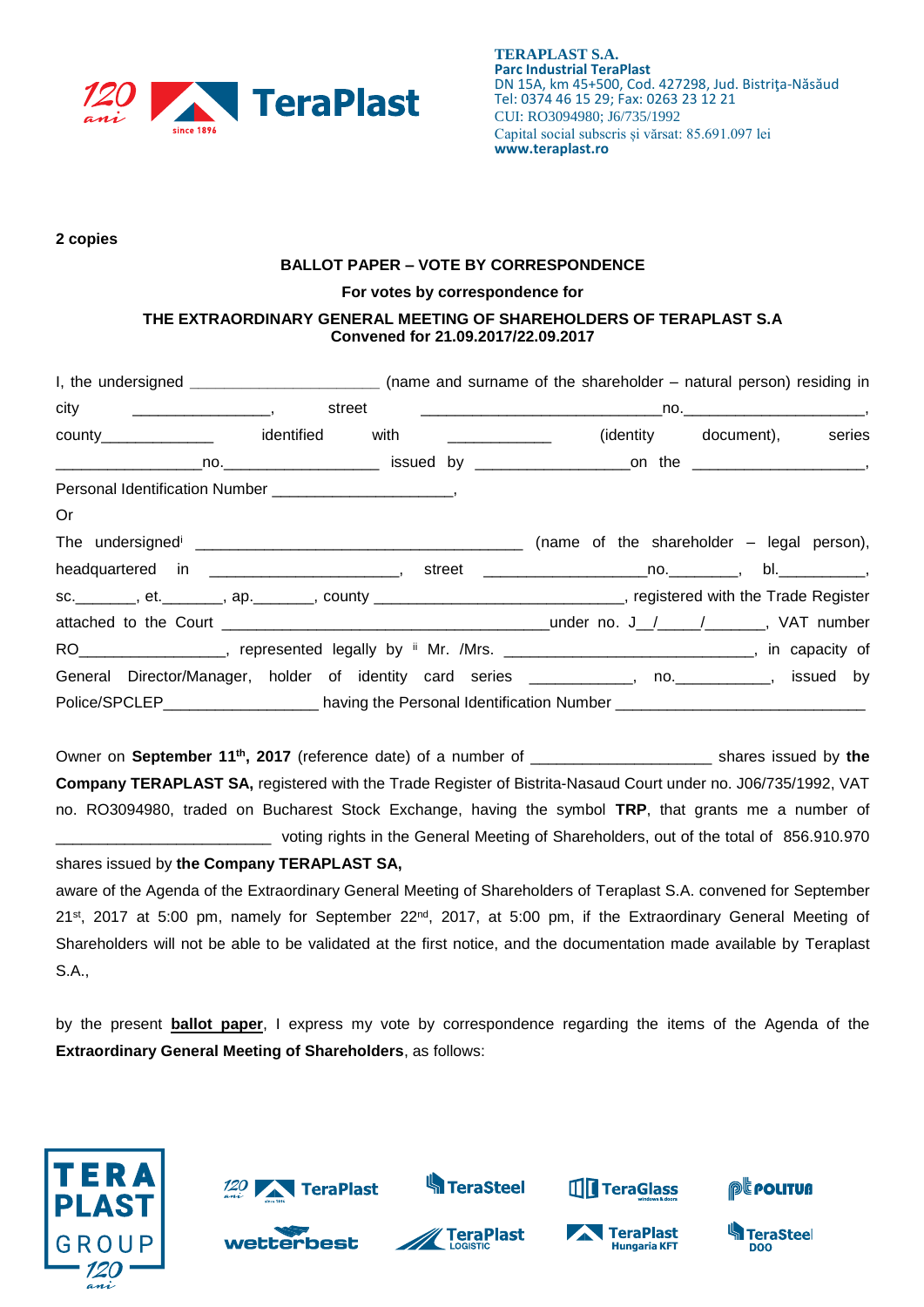

**TERAPLAST S.A. Parc Industrial TeraPlast** DN 15A, km 45+500, Cod. 427298, Jud. Bistriţa-Năsăud Tel: 0374 46 15 29; Fax: 0263 23 12 21 CUI: RO3094980; J6/735/1992 Capital social subscris și vărsat: 85.691.097 lei **www.teraplast.ro**

1. For item 1 of the agenda, namely: "**To approve the decrease of the company's share capital from RON 85,691,097 to RON 85,691,044 by cancelling a number of 528 own shares, with a par value of RON 0.1 per share, acquired by the company following the enforcement of the awarding report and the method of rounding to the lower integer, at the time of increasing the share capital pursuant to the EGMS Decision no. 1/27.04.2017.**

**The grounds for decreasing the share capital reside in the need to optimize the share capital structure considering that, on the one hand, acquiring the own shares to be cancelled has not been associated to a specific purpose, and, on the other hand, preserving those shares as own shares brings no benefits to the company and its shareholders.":**

| For | <b>Against</b> | <b>Abstention</b> |
|-----|----------------|-------------------|
|     |                |                   |

2. For item 2 of the agenda, namely: **"To approve the redemption of its own shares by Teraplast S.A., pursuant to the applicable legal provisions, under the following circumstances: maximum 5,150,000 shares (i.e. maximum 0.60% of the total number of shares the share capital is comprised of), with a par value of RON 0.1 per share, at a minimum price equal to the BVB [Bucharest Stock Exchange] market price at the time of the purchase, and a maximum price of RON 0.8/share, but limited to the amount of RON 1,850,000, for a period of maximum 18 months from the date of publishing the EGMS Decision in the Official Gazette of Romania, Section 4, for the implementation of a staff remuneration system that shall comply with the principle of longterm performance, and also with a loyalty rewards scheme. The shares subject to redemption are paid from the distributable profit or the available funds of the company, recorded in the last approved annual financial statement, expect the legal funds, pursuant to Article 103 item (1) of Law 31/1990, updated":**

| For | <b>Against</b> | <b>Abstention</b> |
|-----|----------------|-------------------|
|     |                |                   |

3. For item 3 of the agenda, namely: **"To authorize the company's Board of Directors to enact and execute the share redemption decision pursuant to item 2 on EGMS Agenda":**

| For | <b>Against</b> | <b>Abstention</b> |
|-----|----------------|-------------------|
|     |                |                   |

TeraPlast

best

4. For item 4 of the agenda, namely: "To approve the updating of the Company's Articles of Association in **accordance with those approved at item 1 above, as follows:**

**S**TeraSteel







**TTT** TeraGlass



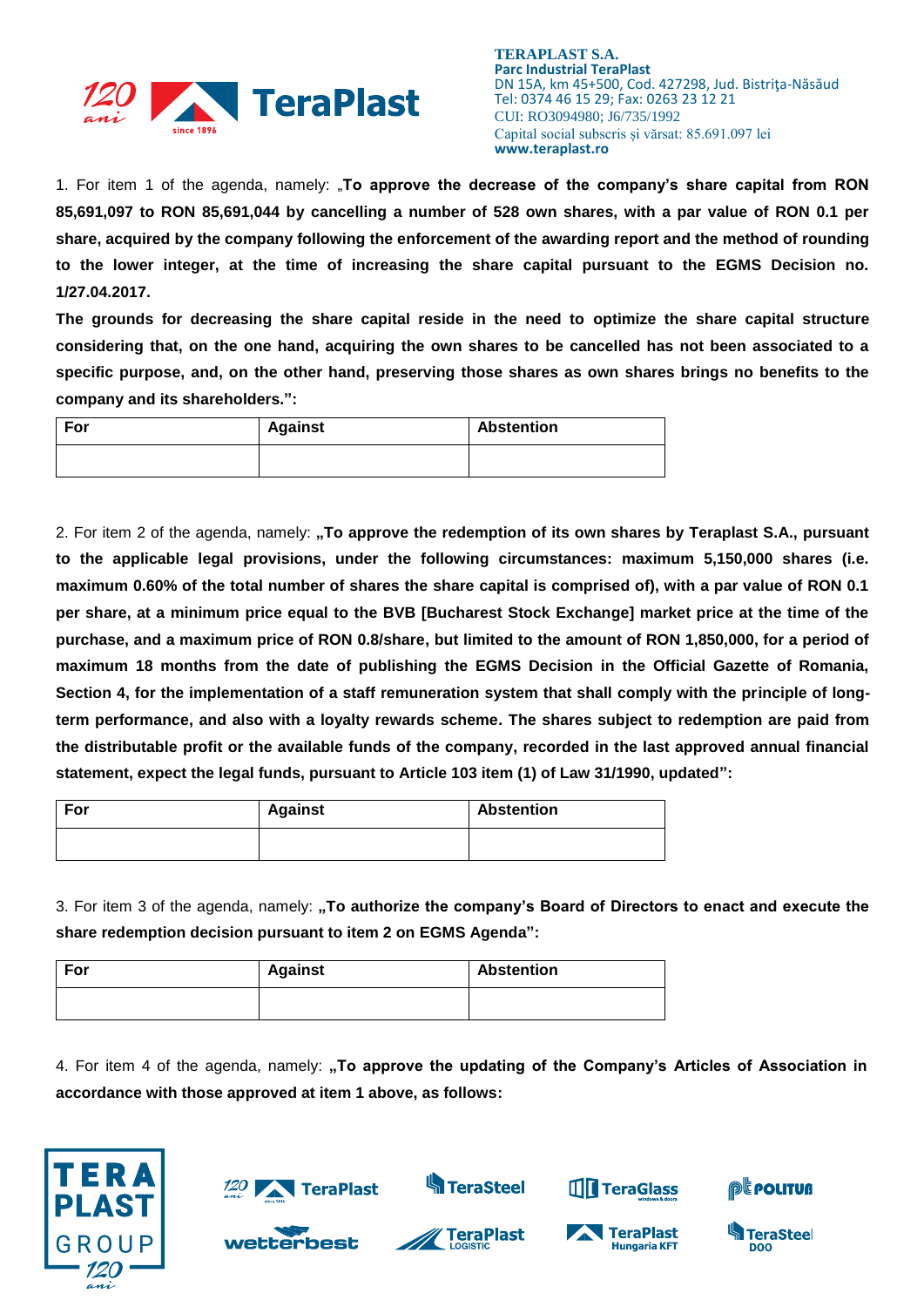

**Art. 7. par. (1) "The subscribed and paid-up share capital of TERAPLAST S.A. is of RON 85,691,097, being divided into 856,910,970 registered shares, with a par value of RON 0.1 per share." shall be amended as follows:**

**"The subscribed and paid-up share capital of TERAPLAST S.A. is of RON 85,691,044, being divided into 856,910,442 registered shares, with a par value of RON 0.1 per share":**

| For | <b>Against</b> | <b>Abstention</b> |
|-----|----------------|-------------------|
|     |                |                   |

5. For item 5 of the agenda, namely: **"To approve the increase of the maximum limit of indebtedness that the company may contract during the 2017 fiscal year, and to approve the securing of credit and/or leasing contracts which are going to be accessed, but not exceeding the convened limit, by security interests in real estate/pledge, assignments of current and future receivable rights, assignments related to current and future cash, resulting from current accounts and assignment of rights resulting from insurance policies. The Board of Directors suggests for such limit of indebtedness to be raised from a total amount of RON 135,000,000 to RON 185,000,000":**

| For | <b>Against</b> | <b>Abstention</b> |
|-----|----------------|-------------------|
|     |                |                   |

6. For item 6 of the agenda, namely: **"To authorize the Board of Directors to take, for and on behalf of the Company, all the actions and steps required or useful for the enforcement of item 5 of this decision, up to the maximum agreed limit of indebtedness. Therefore, the Board of Directors shall issue decisions on: taking out bank loans, entering into credit/leasing contracts, extending the bank loan/leasing contracts, establishing the security structure corresponding to the taken out/extended bank loan or leasing contracts, restructuring/establishing new maturity dates for the granted loans, changing the structure of the securities for the pending loans, authorizing the persons entitled to sign for and on behalf of TERAPLAST S.A. the bank loan contracts / the leasing contracts / the security contracts / the addendums to the bank loan/leasing contracts, and also any other complementary documents or instruments related to or referred to in the bank loan/leasing contracts, security contracts or any other documents, and also to sign any other forms and requests that might be necessary or useful in relation to such bank transactions":**

| For | <b>Against</b> | <b>Abstention</b> |
|-----|----------------|-------------------|
|     |                |                   |





**best** 







**TIT** TeraGlass



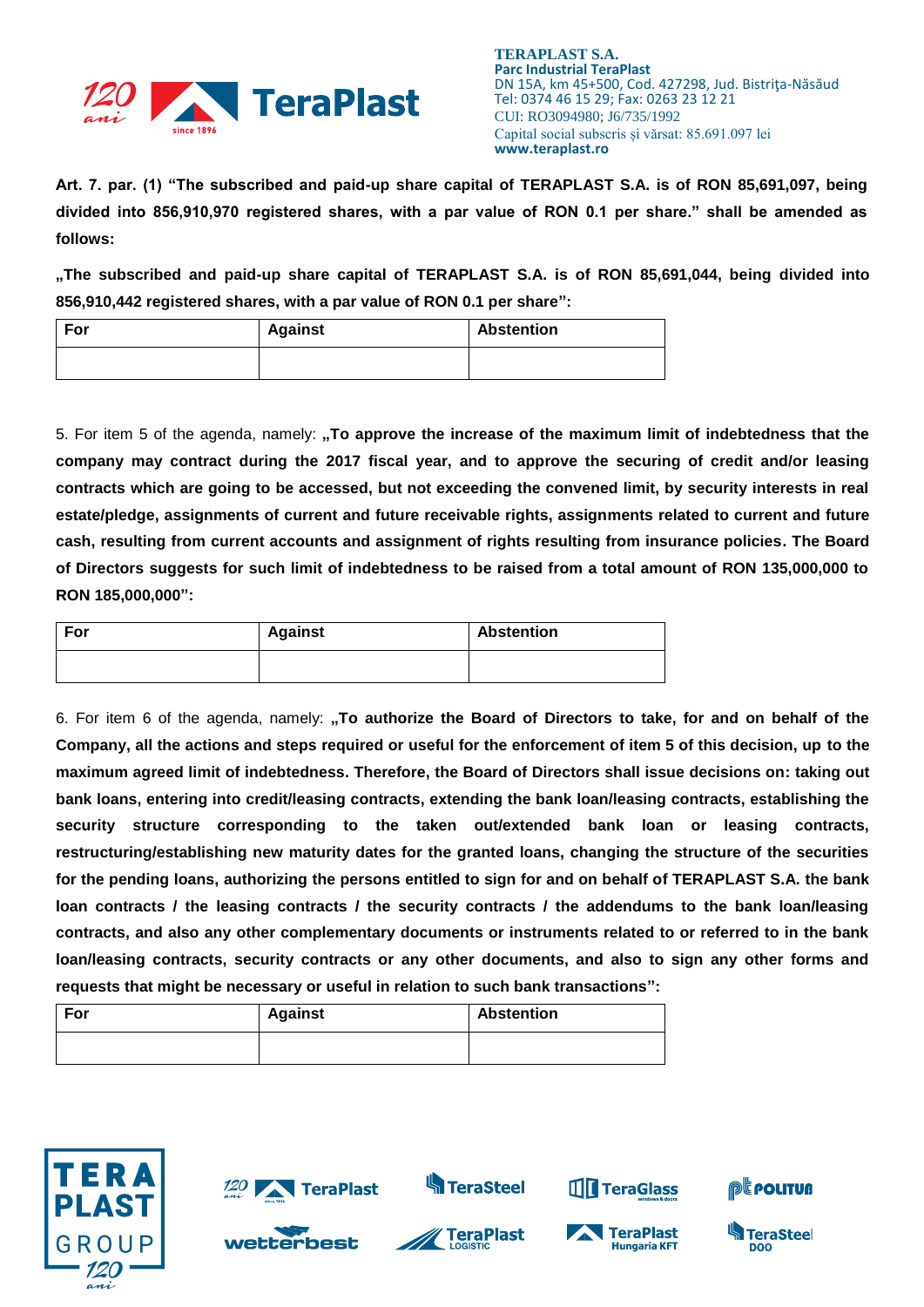

7. For item 7 of the agenda, namely: "To establish the registration date when the shareholders affected by the **decisions adopted by the Extraordinary General Meeting of Shareholders shall be identified. The Board of Directors suggests the date of October 12th, 2017":**

| For | <b>Against</b> | <b>Abstention</b> |
|-----|----------------|-------------------|
|     |                |                   |

8. For item 8 of the agenda, namely: " To approve the date of October 11<sup>th</sup>, 2017, as "ex-date", namely the date **previous to the registration date when the financial instruments, subject of the decisions of the corporate bodies, are transacted without the rights resulting from such decision, pursuant to Article 2 letter f) of the Regulation no. 6/2009 on the exercise of certain rights of the shareholders within the general meetings of the trading companies, as amended and completed by Regulation no. 13/2014 on the amendment and completion of certain regulations issued by the Security National Board (hereinafter referred to as NSC Regulation no. 6/2009)."**

| For | <b>Against</b> | <b>Abstention</b> |
|-----|----------------|-------------------|
|     |                |                   |

9. For item 9 of the agenda, namely: " To authorize the Chairman of the Board of Directors, Mr. Dorel Goia, to **sign, for and on behalf of all the shareholders present at the meeting, the EGMS Decision":**

| For | <b>Against</b> | <b>Abstention</b> |
|-----|----------------|-------------------|
|     |                |                   |

10. For item 10 of the agenda, namely: " To authorize the Chairman of the Board of Directors, Mr. Dorel Goia, to **sign, for and on behalf of all the shareholders present at the meeting, the EGMS Decision":**

| For | <b>Against</b> | <b>Abstention</b> |
|-----|----------------|-------------------|
|     |                |                   |

11. For item 10 of the agenda, namely: **"To authorize the company's legal adviser, Mrs. Diana Octavia Bretfelean, holder of ID card series X.B. no. 515915, to do everything that is necessary as to record the EGMS Decision at the Trade Register of Bistrita-Nasaud Court, and to publish such decision in the Official Gazette of Romania, Section 4":**